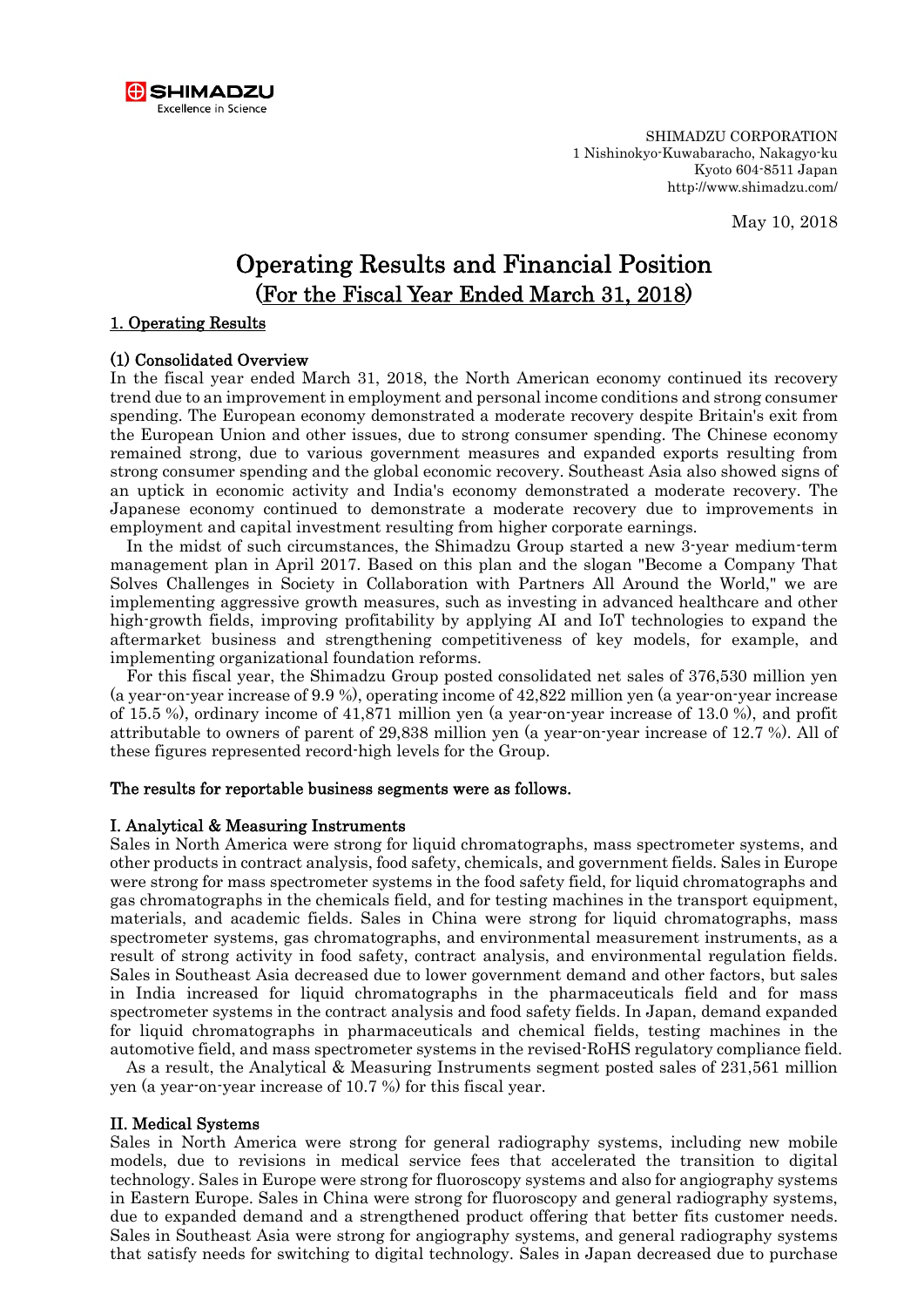reluctance before 2018 revisions to medical service fees.

As a result, the Medical Systems segment posted sales of 65,916 million yen (a year-on-year increase of 2.4 %) for this fiscal year.

### III. Aircraft Equipment

In North America, sales struggled as a consequence of a decline in mid- and large-size commercial aircraft production by Boeing. In Japan, however, sales were strong due to an increase in aircraft component sales for the Japanese Ministry of Defense.

As a result, the Aircraft Equipment segment posted sales of 27,639 million yen (a year-on-year increase of 3.4 %) for this fiscal year.

### IV. Industrial Machinery

Sales of turbomolecular pumps continued to be strong, mainly in semiconductor and flat panel display manufacturing equipment fields and in building glass markets in Japan, North America, China, and Europe. Glass winder sales also increased significantly as demand for electronic circuit boards, automobiles, and wind power generation equipment remained strong in China. Hydraulic equipment sales were strong for construction machinery and industrial vehicles (forklift trucks) mainly in China.

As a result, the Industrial Machinery segment posted sales of 44,190 million yen (a year-onyear increase of 22.2 %) for this fiscal year.

### V. Other

Sales in the Other businesses segment amounted to 7,223 million yen (a year-on-year increase of 20.8 %) for this fiscal year.

### <Consolidated Outlook>

Looking forward, there is significant market uncertainty in some areas outside Japan, such as trends in government economic and financial policies and trade friction between China and the United States, but the overall global economy is expected to continue moderately expanding, due to factors such as the continued steady economic improvement expected in the United States, based on corporate investment in capital equipment, increased consumer spending, and other factors, a continuing gradual economic recovery expected in Europe, stable economic growth expected in China in response to various government measures, and overall economic strength in Southeast Asia. In Japan, the gradual economic improvement is expected to continue as employment and income conditions continue to improve.

Given these circumstances, the new medium-term management plan that started in 2017 took a new step forward toward realizing the new slogan "Become a Company That Solves Challenges in Society in Collaboration with Partners All Around the World." In 2018, the second year of the medium-term management plan, we will work toward establishing stronger growth strategies, increasing corporate value, and building a strong business base for achieving sustained growth in the future.

1) Strengthen the Business Base and Establish the Foundation for New Business Growth by Actively Investing in High-Growth Fields

(1) Strengthen new product development capabilities by increasing our sensitivity for identifying market and technology trends, actively investing in developing products that provide new value, and strategically utilizing external resources through business partnerships, mergers, acquisitions, or other means.

(2) Establish stronger collaborations and alliances with partners within and outside the Shimadzu Group in an effort to develop businesses in the four important growth fields of healthcare, infrastructure, materials, and environment/energy.

(3) Use AI, IoT, robotics, and other new technologies to establish stronger global business capabilities that result in developing new businesses.

2) Improve Our Ability to Achieve Sustained Growth by Strengthening Profitability

(1) Clearly identify issues for improving profitability and achieving business growth in businesses designated for profitability improvement, including using resources of the entire Shimadzu, and ensure profitability reforms are implemented thoroughly in each business and product category. (2) Expand the aftermarket business by further expanding reagent and consumables businesses and launching new service businesses based on using AI, IoT, and other technologies.

(3) Increase productivity at manufacturing sites, such as by utilizing AI, IoT, RPA (robotic process automation), or other technologies, or by automating various inspection and data analysis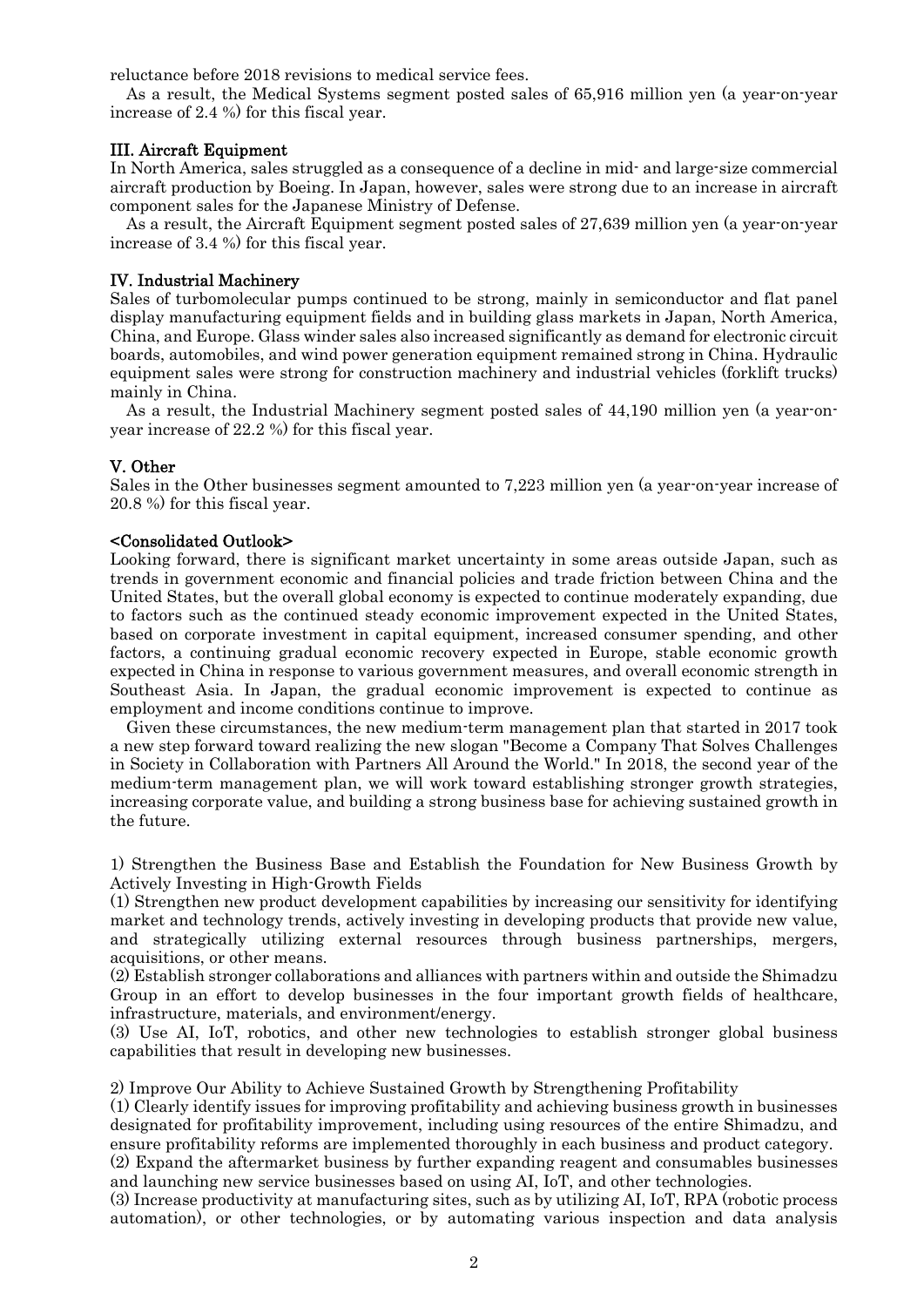processes at those sites.

3) Establish a Strong Business Base by Reforming the Organizational Foundation

(1) We will use Shimadzu's technical capabilities to help solve challenges of society by contributing to those United Nations sustainable development goals (SDGs) that are deeply related to Shimadzu businesses. We will also strengthen our business base through management practices based on environmental, social, and governance (ESG) perspectives, such as environmental management and stronger governance functions.

(2) In terms of health management, we will use instruments and advanced technologies developed at Shimadzu to contribute to the health of employees, including their families. In the future, we will also strive to use our business operations to offer measures that promote the health of greater society. To achieve sustained growth in the face of changing business conditions, we will also actively implement working practice reforms aimed at improving organizational productivity by helping to improve individual abilities.

Taking into account the business circumstances described above, we have revised the forecast for consolidated results as follows.

| Consolidated Earnings Forecast for Year Ended March 2019 |                 | (In million yen)          |
|----------------------------------------------------------|-----------------|---------------------------|
|                                                          | FY2018 Forecast |                           |
|                                                          |                 | Percent Increase/Decrease |
|                                                          |                 | Year-on-Year              |
| Net Sales                                                | 390,000         | 3.6 %                     |
| Operating Income                                         | 45,000          | 5.1 %                     |
| Ordinary Income                                          | 44,000          | 5.1 %                     |
| Profit Attributable to                                   |                 |                           |
| Owners of Parent                                         | 32,000          | 7.2%                      |

## (2) Overview of Financial Status

### <Assets as of March 31, 2018>

As of March 31, 2018, total assets were 419,764 million yen, an increase of 44,410 million yen compared to the end of the previous fiscal year, reflecting increases of 20,228 million yen in cash and time deposits and 6,239 million yen in trade notes and accounts receivable. Net assets increased by 26,431 million yen, compared to the end of the previous fiscal year, to 268,060 million yen, due to increases of 23,646 million yen in retained earnings, 2,219 million yen in cumulative adjustments to retirement benefits, and other factors.

### <Cash Flows>

Cash and cash equivalents at March 31, 2018 increased 22,327 million yen versus the end of the previous fiscal year, to 75,090 million yen.

The cash flow status for FY2017 is described below.

I. Cash Flows from Operating Activities

Cash flow from operating activities resulted in an inflow of 41,215 million yen, which is a 11,606 million yen increase from the previous year. The primary cash flows from operating activities include a 5,662 million yen inflow from income before income taxes and 4,862 million yen inflow from increased trade payables.

### II. Cash Flows from Investing Activities

Cash flow from investing activities resulted in an outflow of 11,072 million yen, which is a 1,231 million yen decrease from the previous year. The primary cash flows from investing activities include a 11,972 million yen outflow from capital investment.

### III. Cash Flows from Financing Activities

Cash flow from financing activities resulted in an outflow of 7,902 million yen, which is a 608 million yen increase from the previous year. The primary cash flows from financing activities include a 6,186 million yen outflow from payment of cash dividends and a 1,183 million yen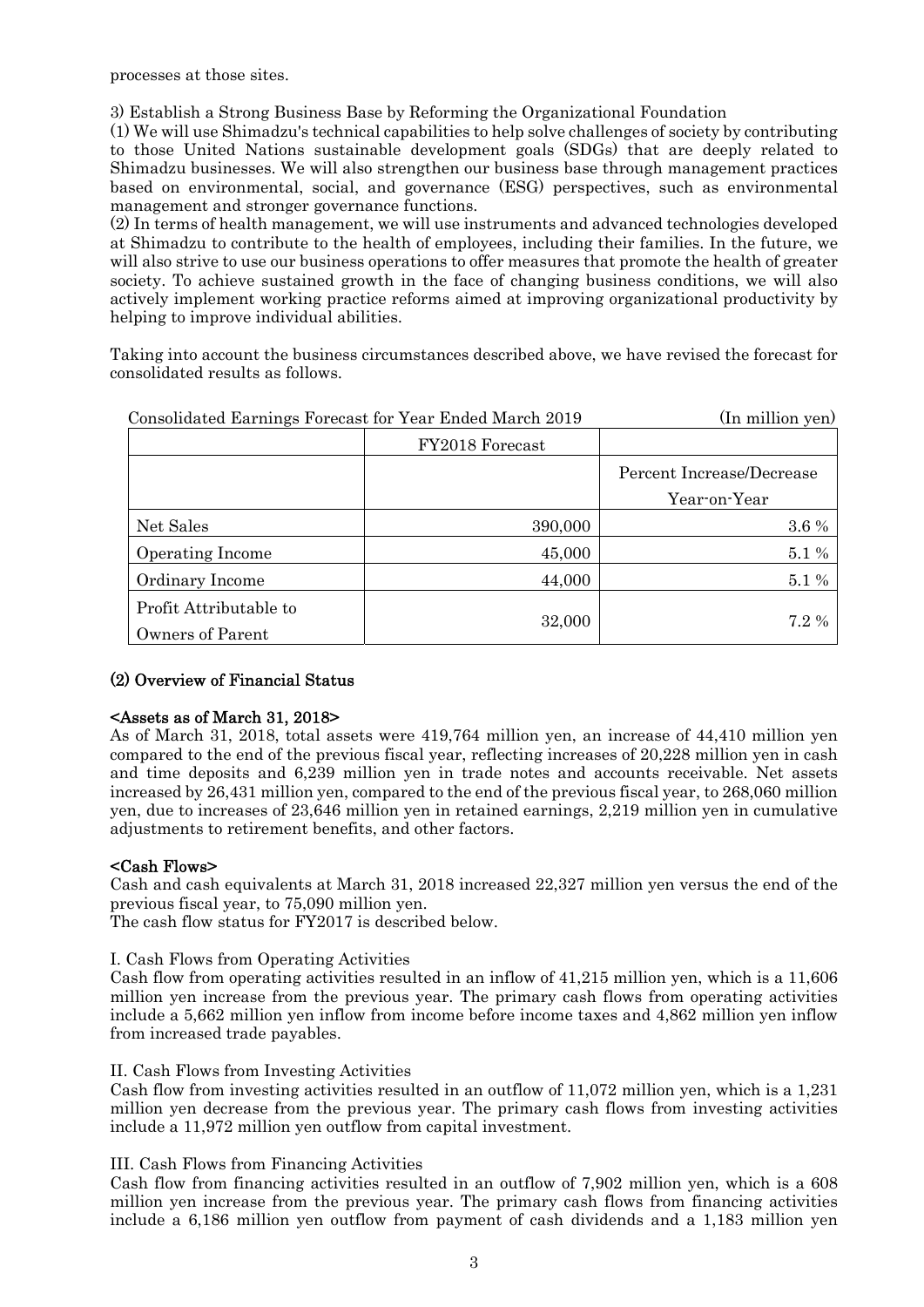outflow from payment of finance lease obligations.

### <Trend in Cash Flow Indices>

|                                             | Year      | Year      | Year      | Year      | Year      |
|---------------------------------------------|-----------|-----------|-----------|-----------|-----------|
|                                             | Ended     | Ended     | Ended     | Ended     | Ended     |
|                                             | March 31, | March 31, | March 31, | March 31, | March 31, |
|                                             | 2014      | 2015      | 2016      | 2017      | 2018      |
| Equity Ratio $(\%)$                         | 53.4      | 61.7      | 62.8      | 64.3      | 63.8      |
| Equity Ratio on a Market<br>Value Basis (%) | 79.4      | 116.4     | 148.8     | 138.9     | 210.0     |
| Years of Debt Redemption<br>(years)         |           | 0.6       | 0.6       | 0.6       | 0.5       |
| Interest Coverage Ratio                     |           | 142.9     | 177.0     | 214.2     | 295.5     |

Note: Equity Ratio = (Net assets – Non-controlling interests)/Total assets

Equity Ratio on a Market Value Basis (%) = Total market value of shares/Total assets Years of Debt Redemption = Interest bearing debt/Cash flow from operating activities Interest Coverage Ratio = Cash flow from operating activities/Interest payment 1. All indices were calculated on a consolidated basis.

- 2. The total market value of shares was calculated as the product of year-end share price and the number of year-end outstanding shares (after deduction of treasury stock).
- 3. The cash flow from operating activities indicated on the consolidated statements of cash flows was used as the cash flow from operating activities. Interest bearing debt includes short-term loans, long-term debt, commercial paper, and unsecured bonds, from liabilities indicated on the consolidated balance sheet. Interest payment indicates the interest paid, as reported in consolidated statements of cash flows.

(3) Dividend Policy and Dividends for the Fiscal Years Ended March 31, 2018 and 2019 Shimadzu views the return of profits to shareholders as a key management objective.

We intend to keep dividends stable, while also taking into account earnings performance and cash flows. We will also maintain sufficient internal reserves to fund capital investments, R&D, and strategic investments for increasing business growth and profitability in the medium and long term. We will continue making every effort to maintain stable financial conditions, while strengthening earnings and raising our return on equity.

A year-end dividend of 10 yen per share was paid for the fiscal year ended March 31, 2017, but we plan to pay a year-end dividend of 13 yen per share for the fiscal year ended March 31, 2018. Combined with the interim dividend of 11 yen per share, that will result in a total annual dividend of 24 yen per share, which is an increase of 4 yen compared to the previous year.

For the fiscal year ended March 31, 2019, we currently plan to pay an interim dividend of 13 yen and a year-end dividend of 13 yen per share, for a total annual dividend of 26 yen per share, an increase of 2 yen from the previous fiscal year.

### 2. Basic Stance on Selecting Accounting Standards

The Shimadzu Group currently presents its consolidated financial statements based on Japanese accounting standards to facilitate comparison with results from other years and comparison with the results of other companies.

Regarding International Financial Reporting Standards (IFRS), we will take appropriate measures based on various circumstances in and outside Japan.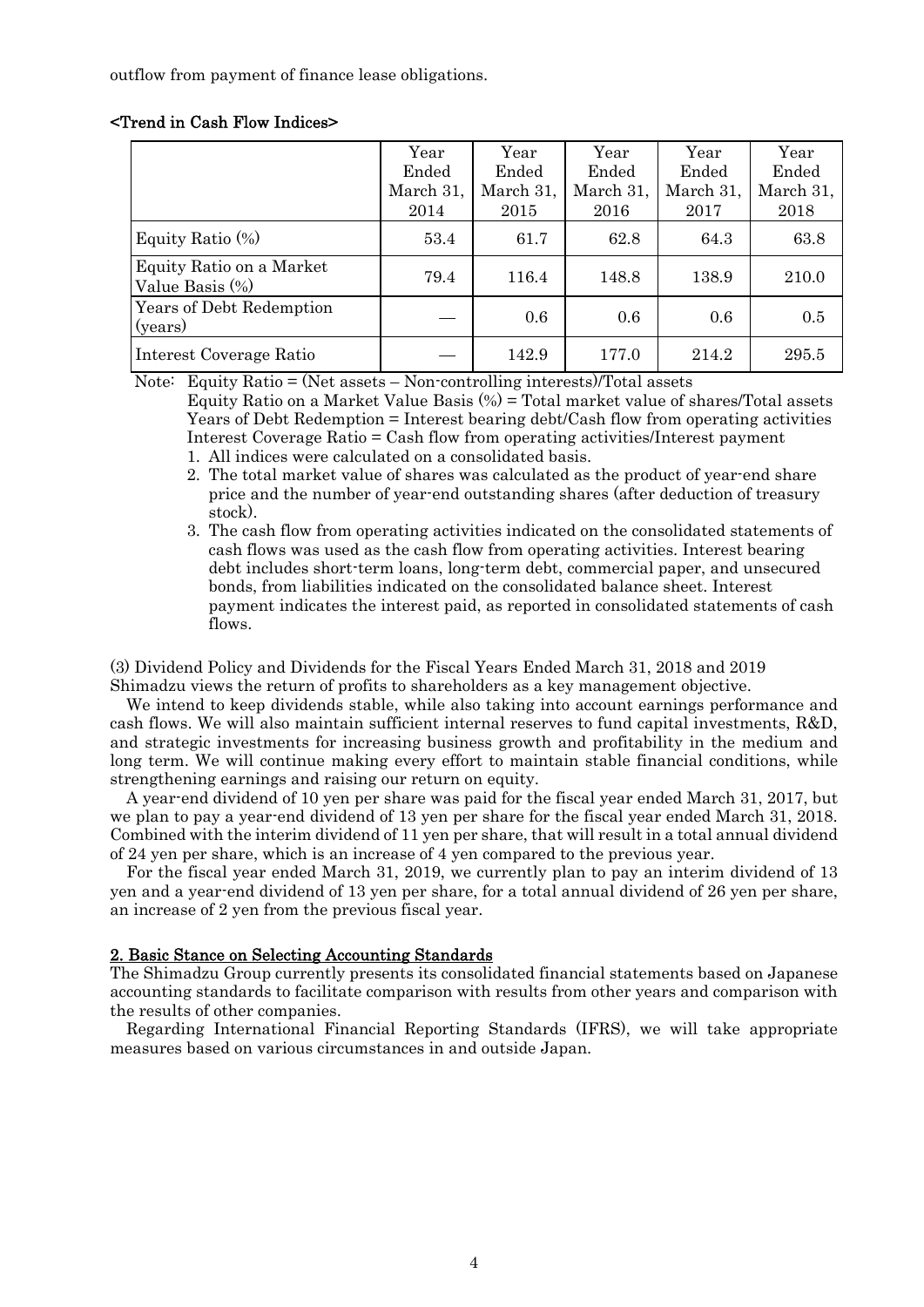# 3. Consolidated Financial Statements

# (1) Consolidated Balance Sheets

|                                        |                         | (In million yen)        |
|----------------------------------------|-------------------------|-------------------------|
|                                        | As of<br>March 31, 2018 | As of<br>March 31, 2017 |
| Assets                                 |                         |                         |
| Current assets:                        |                         |                         |
| Cash and time deposits                 | ¥76,926                 | ¥56,698                 |
| Trade notes and accounts receivable    | 119,117                 | 112,877                 |
| Marketable securities                  | 20                      |                         |
| Merchandise and products               | 40,067                  | 40,588                  |
| Work in process                        | 19,936                  | 16,899                  |
| Raw materials and supplies             | 20,632                  | 19,213                  |
| Deferred tax assets                    | 9,662                   | 9,603                   |
| Other                                  | 8,931                   | 8,342                   |
| Allowance for doubtful receivables     | (1,409)                 | (1, 142)                |
| Total current assets                   | ¥293,885                | ¥263,080                |
| Noncurrent assets:                     |                         |                         |
| Property, plant and equipment:         |                         |                         |
| Buildings and structures, net          | ¥39,985                 | ¥39,975                 |
| Machinery, equipment and vehicles, net | 6,713                   | 5,904                   |
| Land                                   | 18,821                  | 18,879                  |
| Leased assets, net                     | 2,734                   | 2,510                   |
| Construction in progress               | 3,225                   | 628                     |
| Other, net                             | 12,655                  | 10,853                  |
| Total property, plant and equipment    | ¥84,136                 | ¥78,751                 |
| Intangible fixed assets                | 49,234                  | ¥8,396                  |
| Investments and other assets:          |                         |                         |
| Investment securities                  | ¥16,464                 | ¥13,779                 |
| Long-term receivables                  | 159                     | 174                     |
| Assets related to retirement benefits  | 8,010                   | 3,705                   |
| Deferred tax assets                    | 3,089                   | 4,160                   |
| Other                                  | 5,129                   | 3,829                   |
| Allowance for doubtful receivables     | (344)                   | (523)                   |
| Total investments and other assets     | ¥32,508                 | 425,126                 |
| Total noncurrent assets                | ¥125,879                | ¥112,273                |
| Total assets                           | ¥419,764                | 4375,354                |
|                                        |                         |                         |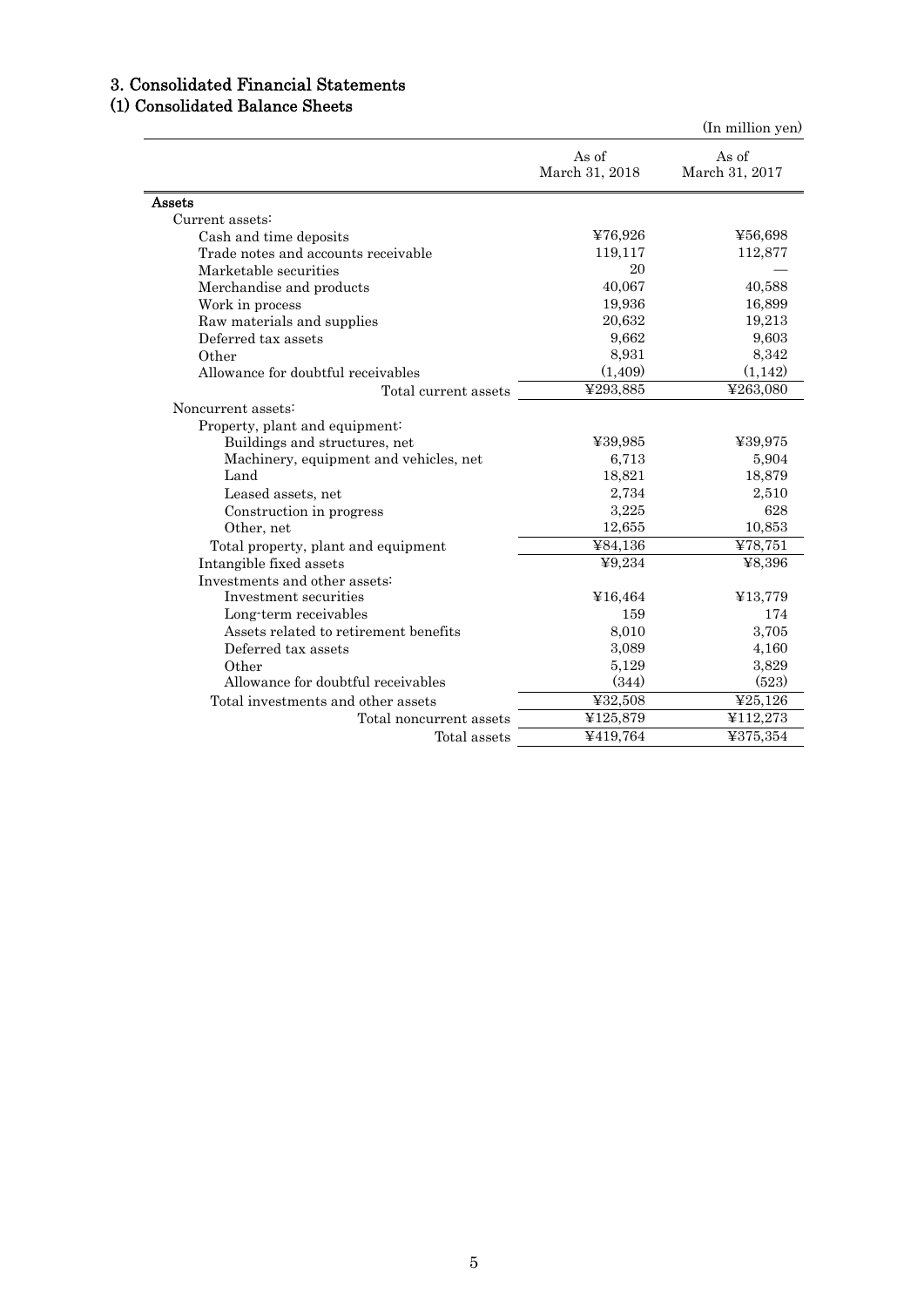|                                                         |                         | (In million yen)        |
|---------------------------------------------------------|-------------------------|-------------------------|
|                                                         | As of<br>March 31, 2018 | As of<br>March 31, 2017 |
| <b>Liabilities</b>                                      |                         |                         |
| Current liabilities:                                    |                         |                         |
| Trade notes and accounts payable                        | ¥66,589                 | ¥57,263                 |
| Short-term loans                                        | 3,135                   | 2,963                   |
| Lease obligations                                       | 1,060                   | 1,007                   |
| Accounts payable                                        | 16,244                  | 11,363                  |
| Income taxes payable                                    | 7,460                   | 4,870                   |
| Allowance for employees' bonuses                        | 8,735                   | 8,188                   |
| Allowance for director's bonuses                        | 259                     | 275                     |
| Provision for loss on defense equipment                 | 94                      | 484                     |
| Other                                                   | 18,388                  | 17,730                  |
| Total current liabilities                               | ¥121,967                | ¥104,147                |
| Long-term liabilities:                                  |                         |                         |
| Unsecured bonds                                         | ¥15,000                 | ¥15,000                 |
| Long-term debt                                          | 501                     | 648                     |
| Lease obligations                                       | 1,986                   | 1,758                   |
| Liability for directors' retirement benefits            | 169                     | 184                     |
| Liability for retirement benefits                       | 9,732                   | 10,708                  |
| Liability for stock benefits                            | 82                      |                         |
| Other                                                   | 2,264                   | 1,277                   |
| Total long-term liabilities                             | ¥29,737                 | ¥29,577                 |
| Total liabilities                                       | ¥151,704                | ¥133,725                |
| Net assets                                              |                         |                         |
| Shareholders' capital:                                  |                         |                         |
| Common stock                                            | 426,648                 | 426,648                 |
| Additional paid-in capital                              | 35,188                  | 35,188                  |
| Retained earnings                                       | 198,038                 | 174,391                 |
| Treasury stock                                          | (1, 410)                | (885)                   |
| Total shareholders' capital                             | ¥258,464                | ¥235,342                |
| Accumulated other comprehensive income:                 |                         |                         |
| Net unrealized gain on available-for-sale<br>securities | 440                     | 45,850                  |
| Foreign currency translation adjustments                | (1,998)                 | (1,429)                 |
| Cumulative adjustments to retirement benefits           | 3,787                   | 1,568                   |
| Total accumulated other comprehensive income            | $\overline{49,229}$     | ¥5,988                  |
| Non-controlling interests                               | ¥366                    | ¥297                    |
| Total net assets                                        | ¥268,060                | ¥241,629                |
| Total liabilities and net assets                        | 4419,764                | ¥375,354                |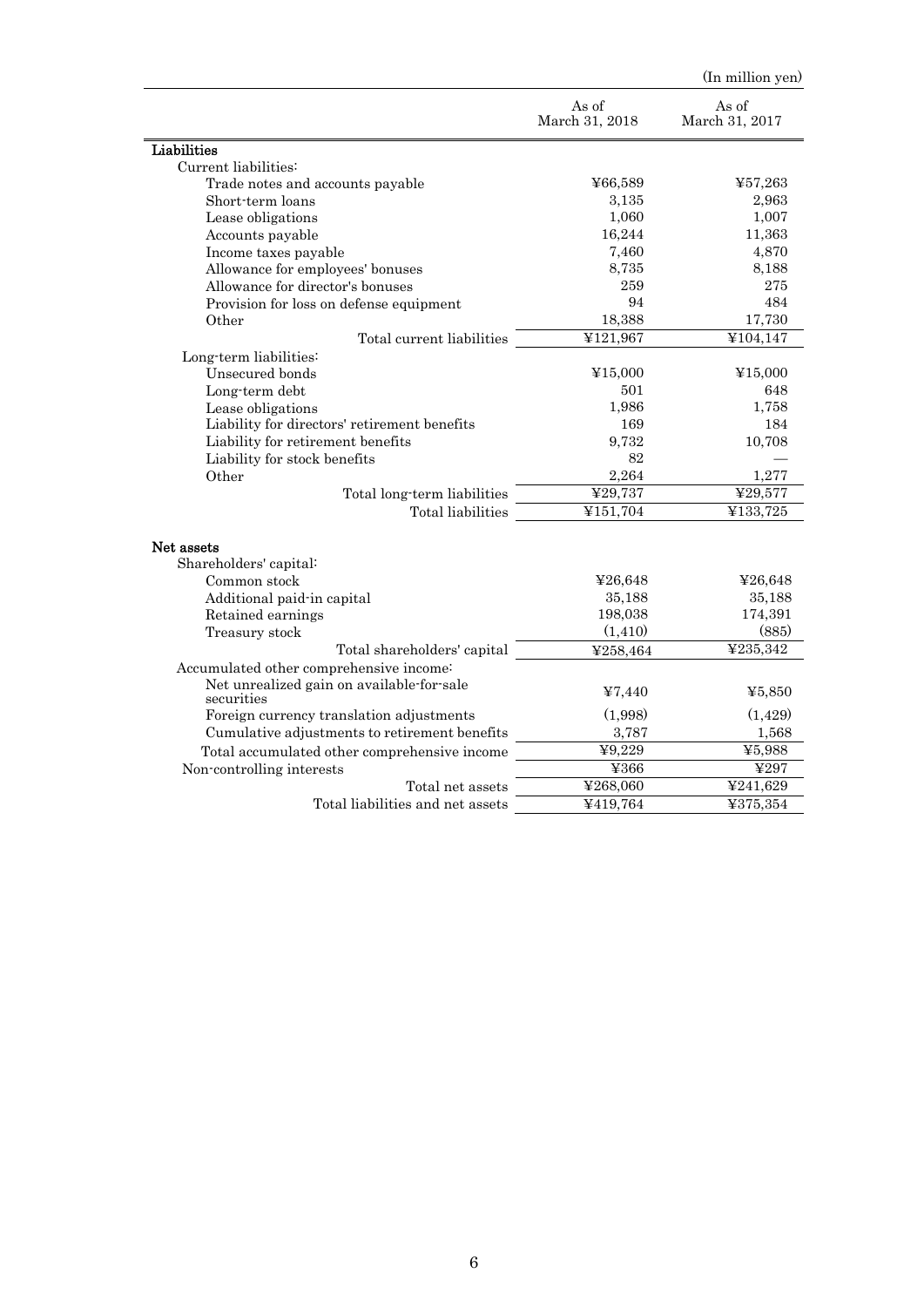# (2) Consolidated Statements of Operations & of Comprehensive Income

# Consolidated Statements of Operations

| Year Ended<br>March 31, 2018<br>¥376,530<br>Net sales<br>Cost of sales<br>226,697<br>¥149,833<br>Gross profit<br>Selling, general and administrative expenses<br>¥107,011<br>¥42,822<br>Operating income<br>Other income:<br>Interest income<br>4241 |                              |
|------------------------------------------------------------------------------------------------------------------------------------------------------------------------------------------------------------------------------------------------------|------------------------------|
|                                                                                                                                                                                                                                                      | Year Ended<br>March 31, 2017 |
|                                                                                                                                                                                                                                                      |                              |
|                                                                                                                                                                                                                                                      | ¥342,479                     |
|                                                                                                                                                                                                                                                      | 206,070<br>¥136,409          |
|                                                                                                                                                                                                                                                      |                              |
|                                                                                                                                                                                                                                                      | ¥99,319                      |
|                                                                                                                                                                                                                                                      | ¥37,089                      |
|                                                                                                                                                                                                                                                      |                              |
|                                                                                                                                                                                                                                                      | 4224                         |
| Dividend income<br>346                                                                                                                                                                                                                               | 211                          |
| 329<br>Insurance payments received                                                                                                                                                                                                                   | 228                          |
| Subsidy received<br>395                                                                                                                                                                                                                              | 493                          |
| Other<br>596                                                                                                                                                                                                                                         | 654                          |
| Total other income<br>¥1.909                                                                                                                                                                                                                         | ¥1,812                       |
| Other expenses:                                                                                                                                                                                                                                      |                              |
| Interest expenses<br>¥139                                                                                                                                                                                                                            | ¥138                         |
| Foreign exchange loss<br>1,271                                                                                                                                                                                                                       | 72                           |
| Compensation expenses<br>311                                                                                                                                                                                                                         | 100                          |
| Other<br>1,138                                                                                                                                                                                                                                       | 1,551                        |
| $\overline{42,860}$<br>Total other expenses                                                                                                                                                                                                          | ¥1,862                       |
| ¥41,871<br>Ordinary income                                                                                                                                                                                                                           | ¥37,039                      |
| Extraordinary income:                                                                                                                                                                                                                                |                              |
| Gain on sale of property, plant and equipment<br>¥157                                                                                                                                                                                                | 432                          |
| ¥157<br>Total extraordinary income                                                                                                                                                                                                                   | 432                          |
| Extraordinary losses:                                                                                                                                                                                                                                |                              |
| Loss on disposal of property, plant and<br>¥187<br>equipment                                                                                                                                                                                         | ¥176                         |
| Loss on write-down of investment securities<br>66                                                                                                                                                                                                    | 1                            |
| Impairment loss                                                                                                                                                                                                                                      | 780                          |
| ¥253<br>Total extraordinary losses                                                                                                                                                                                                                   | ¥958                         |
| Income before income taxes<br>441,775                                                                                                                                                                                                                | ¥36,113                      |
| 11,512<br>Income taxes                                                                                                                                                                                                                               | 8,763                        |
| 342<br>Income taxes adjustments                                                                                                                                                                                                                      | 819                          |
| $\overline{411,855}$<br>Total income taxes and income taxes adjustments                                                                                                                                                                              | ¥9,582                       |
| Profit<br>¥29,920                                                                                                                                                                                                                                    | ¥26,530                      |
| 82<br>Profit attributable to non-controlling interests                                                                                                                                                                                               | 57                           |
| ¥29,838<br>Profit attributable to owners of parent                                                                                                                                                                                                   | ¥26,473                      |

# Consolidated Statements of Comprehensive Income

|                                                                 |                              | (In million yen)             |
|-----------------------------------------------------------------|------------------------------|------------------------------|
|                                                                 | Year Ended<br>March 31, 2018 | Year Ended<br>March 31, 2017 |
| Profit                                                          | 429,920                      | 426,530                      |
| Other comprehensive income?                                     |                              |                              |
| Unrealized gain/loss on available-for-sale<br>securities        | ¥1,590                       | 4813                         |
| Foreign currency translation adjustments                        | (565)                        | (2,451)                      |
| Retirement benefit adjustments                                  | 2,219                        | 2,938                        |
| Total other comprehensive income                                | 43,243                       | 41,301                       |
| Comprehensive income                                            | ¥33,163                      | ¥27,832                      |
| (Break down)                                                    |                              |                              |
| Comprehensive income attribute to owners of<br>parent           | ¥33,078                      | 427,787                      |
| Comprehensive income attribute to non-<br>controlling interests | ¥85                          | ¥45                          |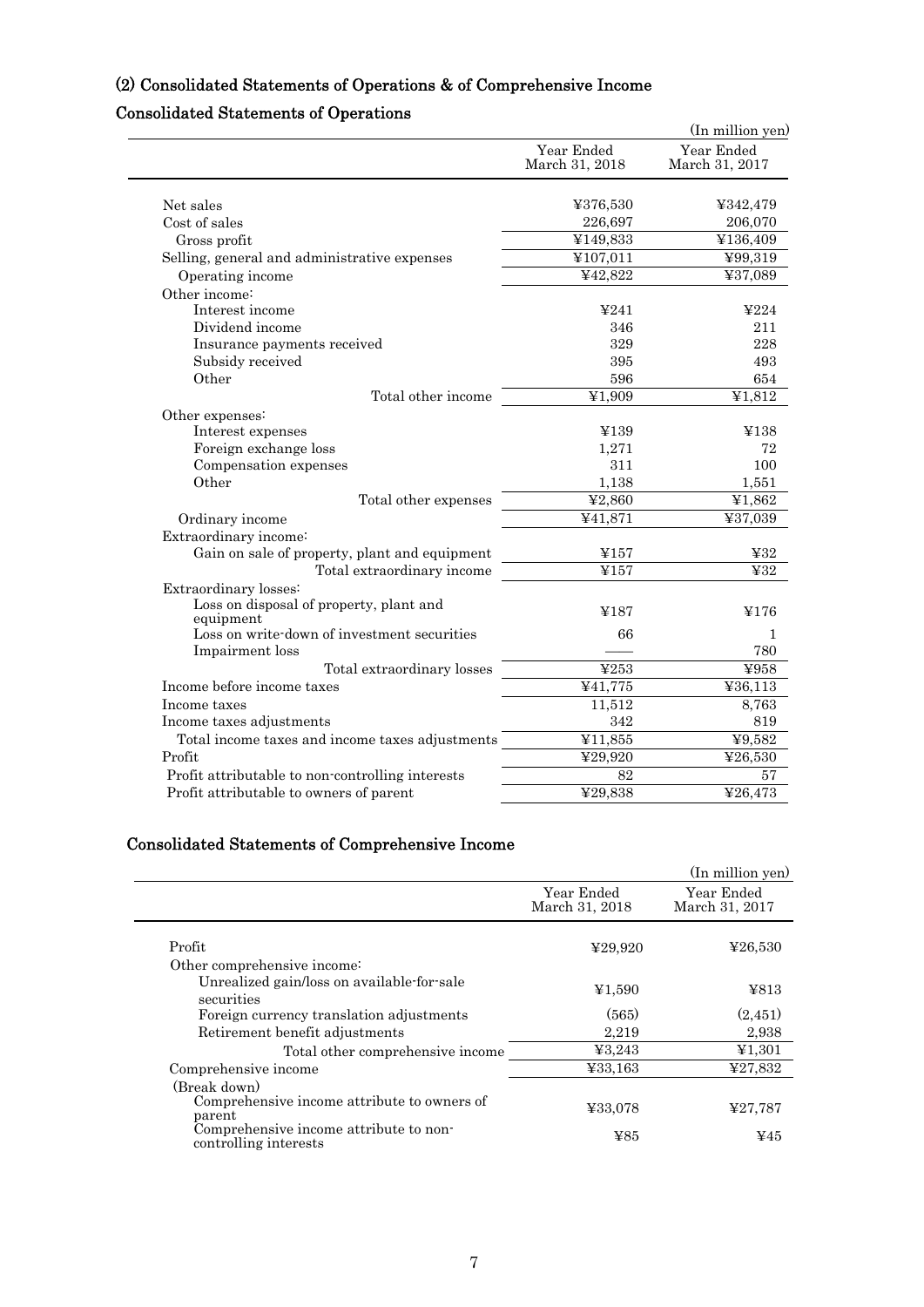## (3) Consolidated Statements of Changes in Equity

# Fiscal year ended Mar. 31, 2018 (Apr. 1, 2017 to Mar. 31, 2018)

(In million yen) Shareholders' equity Capital stock Capital surplus Retained earnings Treasury shares<sup>-</sup> Total shareholders' equity Balance at beginning of  $\begin{array}{|l} 26,648 & 35,188 & 174,391 \end{array}$  (885) 235,342 Changes of items during period Dividends of surplus  $(6,191)$   $(6,191)$   $(6,191)$ Profit attributable to  $\begin{array}{|c|c|c|c|c|c|}\n\hline\n\text{owners of parent} & & & 29,838 & & 29,838\n\end{array}$ Changes in scope of consolidation Purchase of treasury shares (524) (524) Net changes of items other than shareholders' equity Total changes of items  $23,646$   $(524)$   $23,122$ Balance at end of **Example at end or** 26,648 35,188 198,038 (1,410) 258,464

|                                                            |                                                                       | Accumulated other comprehensive income           |                                               |                                                          |                                  |                     |
|------------------------------------------------------------|-----------------------------------------------------------------------|--------------------------------------------------|-----------------------------------------------|----------------------------------------------------------|----------------------------------|---------------------|
|                                                            | Valuation<br>difference<br>on<br>available-<br>for-sale<br>securities | Foreign<br>currency<br>translation<br>adjustment | Remeasurements<br>of defined benefit<br>plans | Total<br>accumulated<br>other<br>comprehensive<br>income | Non-<br>controlling<br>interests | Total net<br>assets |
| Balance at beginning of<br>current period                  | 5,850                                                                 | (1,429)                                          | 1,568                                         | 5,988                                                    | 297                              | 241,629             |
| Changes of items during<br>period                          |                                                                       |                                                  |                                               |                                                          |                                  |                     |
| Dividends of surplus                                       |                                                                       |                                                  |                                               |                                                          |                                  | (6, 191)            |
| Profit attributable to<br>owners of parent                 |                                                                       |                                                  |                                               |                                                          |                                  | 29,838              |
| Changes in scope of<br>consolidation                       |                                                                       |                                                  |                                               |                                                          |                                  |                     |
| Purchase of treasury<br>shares                             |                                                                       |                                                  |                                               |                                                          |                                  | (524)               |
| Net changes of items<br>other than<br>shareholders' equity | 1,590                                                                 | (568)                                            | 2,219                                         | 3,240                                                    | 68                               | 3,309               |
| Total changes of items<br>during period                    | 1,590                                                                 | (568)                                            | 2,219                                         | 3,240                                                    | 68                               | 26,431              |
| Balance at end of<br>current period                        | 7,440                                                                 | (1,998)                                          | 3,787                                         | 9,229                                                    | 366                              | 268,060             |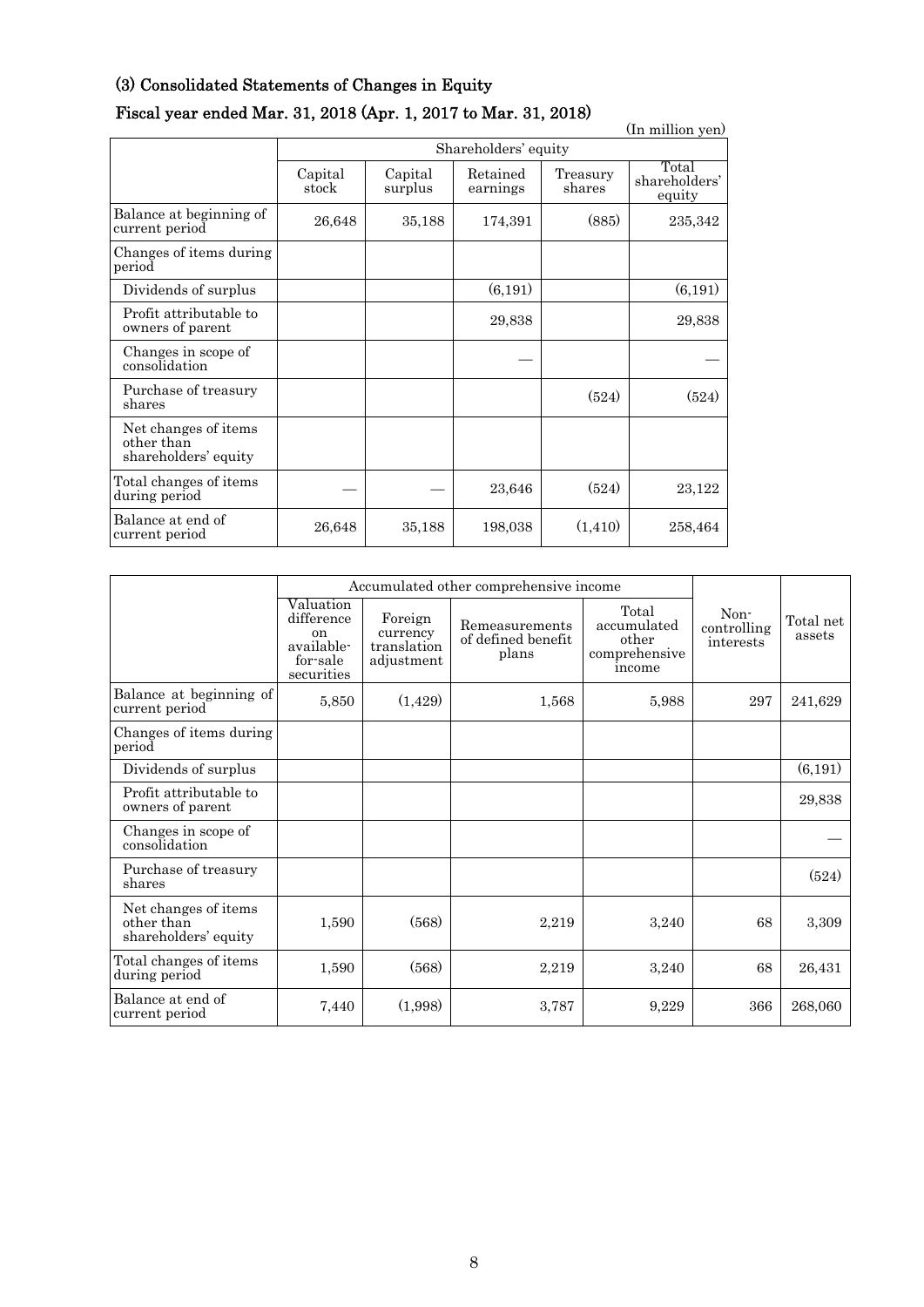| Fiscal year ended Mar. 31, 2017 (Apr. 1, 2016 to Mar. 31, 2017) |  |  |  |  |
|-----------------------------------------------------------------|--|--|--|--|
|-----------------------------------------------------------------|--|--|--|--|

| I istal year chucu mar. 01, 2017 \{\pi. 1, 2010 to mar. 01, 2017<br>(In million yen) |                  |                      |                      |                    |                                  |  |  |  |
|--------------------------------------------------------------------------------------|------------------|----------------------|----------------------|--------------------|----------------------------------|--|--|--|
|                                                                                      |                  | Shareholders' equity |                      |                    |                                  |  |  |  |
|                                                                                      | Capital<br>stock | Capital<br>surplus   | Retained<br>earnings | Treasury<br>shares | Total<br>shareholders'<br>equity |  |  |  |
| Balance at beginning of<br>current period                                            | 26,648           | 35,188               | 153,758              | (861)              | 214,734                          |  |  |  |
| Changes of items during<br>period                                                    |                  |                      |                      |                    |                                  |  |  |  |
| Dividends of surplus                                                                 |                  |                      | (5,601)              |                    | (5,601)                          |  |  |  |
| Profit attributable to<br>owners of parent                                           |                  |                      | 26,473               |                    | 26,473                           |  |  |  |
| Changes in scope of<br>consolidation                                                 |                  |                      | (238)                |                    | (238)                            |  |  |  |
| Purchase of treasury<br>shares                                                       |                  |                      |                      | (24)               | (24)                             |  |  |  |
| Net changes of items<br>other than<br>shareholders' equity                           |                  |                      |                      |                    |                                  |  |  |  |
| Total changes of items<br>during period                                              |                  |                      | 20,632               | (24)               | 20,607                           |  |  |  |
| Balance at end of<br>current period                                                  | 26,648           | 35,188               | 174,391              | (885)              | 235,342                          |  |  |  |

|                                                            |                                                                       | Accumulated other comprehensive income           |                                               |                                                          |                                  |                     |
|------------------------------------------------------------|-----------------------------------------------------------------------|--------------------------------------------------|-----------------------------------------------|----------------------------------------------------------|----------------------------------|---------------------|
|                                                            | Valuation<br>difference<br>on<br>available-<br>for sale<br>securities | Foreign<br>currency<br>translation<br>adjustment | Remeasurements<br>of defined benefit<br>plans | Total<br>accumulated<br>other<br>comprehensive<br>income | Non-<br>controlling<br>interests | Total net<br>assets |
| Balance at beginning of<br>current period                  | 5,036                                                                 | 1,293                                            | (1,370)                                       | 4,959                                                    | 277                              | 219,971             |
| Changes of items during<br>period                          |                                                                       |                                                  |                                               |                                                          |                                  |                     |
| Dividends of surplus                                       |                                                                       |                                                  |                                               |                                                          |                                  | (5,601)             |
| Profit attributable to<br>owners of parent                 |                                                                       |                                                  |                                               |                                                          |                                  | 26,473              |
| Changes in scope of<br>consolidation                       |                                                                       |                                                  |                                               |                                                          |                                  | (238)               |
| Purchase of treasury<br>shares                             |                                                                       |                                                  |                                               |                                                          |                                  | (24)                |
| Net changes of items<br>other than<br>shareholders' equity | 813                                                                   | (2,723)                                          | 2,938                                         | 1,029                                                    | 19                               | 1,049               |
| Total changes of items<br>during period                    | 813                                                                   | (2,723)                                          | 2,938                                         | 1,029                                                    | 19                               | 21,657              |
| Balance at end of<br>current period                        | 5,850                                                                 | (1,429)                                          | 1,568                                         | 5,988                                                    | 297                              | 241,629             |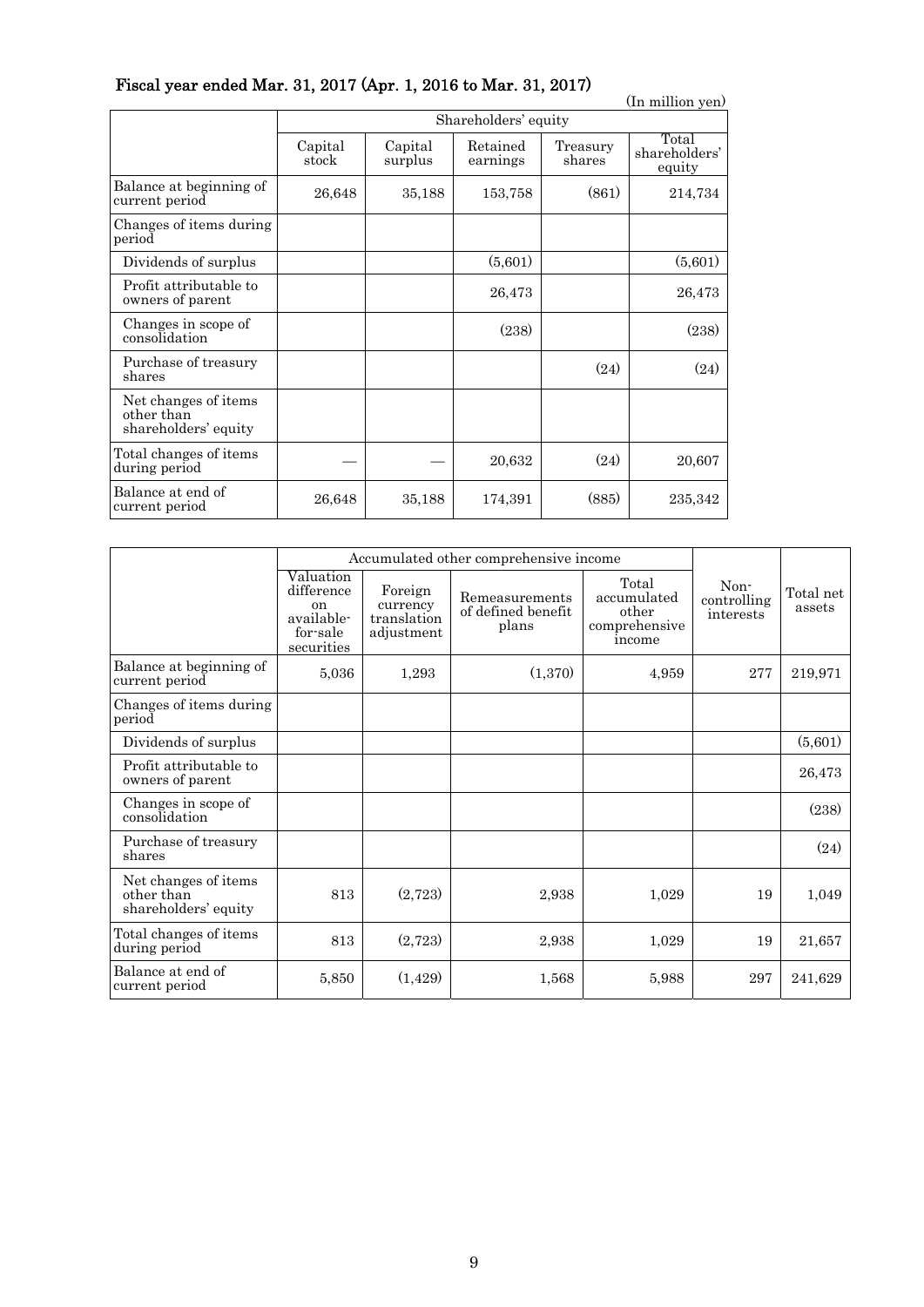# (4) Consolidated Statements of Cash Flows

|                                                                                                                                          |                              | (In million yen)             |
|------------------------------------------------------------------------------------------------------------------------------------------|------------------------------|------------------------------|
|                                                                                                                                          | Year Ended<br>March 31, 2018 | Year Ended<br>March 31, 2017 |
| Cash flows from operating activities                                                                                                     |                              |                              |
| Income before income taxes                                                                                                               | ¥41,775                      | 436,113                      |
| Depreciation and amortization                                                                                                            | 10,591                       | 9,546                        |
| Impairment loss                                                                                                                          |                              | 780                          |
| Increase (decrease) in allowance for doubtful receivables                                                                                | 133                          | 144                          |
| Increase (decrease) in allowance for employees' bonuses                                                                                  | 553                          | 103                          |
| Increase (decrease) in allowance for director's bonuses                                                                                  | (21)                         | (5)                          |
| Increase (decrease) in liability for retirement benefits                                                                                 | 1,895                        | 1,189                        |
| Interest and dividends income                                                                                                            | (587)                        | (435)                        |
| Interest expense                                                                                                                         | 139<br>22                    | 138<br>(2)                   |
| Foreign exchange (gain) loss, net                                                                                                        |                              |                              |
| Net (gain) loss on sale and valuation of investment<br>securities                                                                        | 66                           |                              |
| Net (gain) loss on sale and disposal of property, plant and                                                                              | 29                           | 144                          |
| equipment                                                                                                                                |                              |                              |
| (Increase) decrease in trade receivables                                                                                                 | (6,909)                      | (7, 911)                     |
| (Increase) decrease in inventories<br>Increase (decrease) in trade payables                                                              | (5,513)<br>10,045            | (3,816)                      |
| Other, net                                                                                                                               | (2,640)                      | 5,182<br>(2,676)             |
| Subtotal                                                                                                                                 | ¥49,581                      | ¥38,495                      |
| Interest and dividends received                                                                                                          | 587                          | 433                          |
| Interest paid                                                                                                                            | (139)                        | (138)                        |
| Income taxes paid                                                                                                                        | (8, 814)                     | (9,183)                      |
| Net cash provided by operating activities                                                                                                | $\overline{441,215}$         | ¥29,608                      |
| Cash flows from investing activities<br>Purchase of property, plant and equipment<br>Proceeds from sale of property, plant and equipment | $\frac{1}{2}(11,972)$<br>489 | $\Psi(11,013)$<br>212        |
| Purchase of investment securities                                                                                                        | (482)                        | (5)                          |
| Increase in long term receivables                                                                                                        | (157)                        | (41)                         |
| Decrease in long term receivables                                                                                                        | 45                           | 36                           |
| Investments in subsidiaries                                                                                                              | (1,557)                      | (886)                        |
| Other, net                                                                                                                               | 2,560                        | (605)                        |
| Net cash provided by (used in) investing activities                                                                                      | $\frac{1}{2}(11,072)$        | $\frac{1}{2}(12,304)$        |
| Cash flows from financing activities                                                                                                     |                              |                              |
| Borrowing of short-term loans                                                                                                            | ¥616                         | 495                          |
| Repayment of short-term loans                                                                                                            | (669)                        | (550)                        |
| Borrowing of long-term debt                                                                                                              | 650                          | 50                           |
| Repayment of long-term debt                                                                                                              | (571)                        | (540)                        |
| Cash dividends paid                                                                                                                      | (6, 186)                     | (5,597)                      |
| Dividends payments to non-controlling interests                                                                                          | (11)<br>(21)                 | (14)<br>(21)                 |
| Repayment of guarantee deposits received<br>Payment of finance lease obligations                                                         | (1,183)                      | (1,092)                      |
| (Increase) decrease in treasury stock                                                                                                    | (524)                        | (24)                         |
| Net cash (used in) financing activities                                                                                                  | $\frac{1}{2}(7,902)$         | $\frac{1}{2}(7,294)$         |
| Foreign currency translation adjustments on cash and cash                                                                                |                              |                              |
| equivalents                                                                                                                              | 487                          | $\frac{1}{2}(1,222)$         |
| Net increase (decrease) in cash and cash equivalents                                                                                     | ¥22,327                      | ¥8,787                       |
| Cash and cash equivalents, beginning of period                                                                                           | ¥52,762                      | ¥43,508                      |
| Increase in cash and cash equivalents due to inclusion of<br>subsidiaries in consolidation                                               |                              | 466                          |
| Cash and cash equivalents, end of period                                                                                                 | ¥75,090                      | ¥52,762                      |
|                                                                                                                                          |                              |                              |

### (5) Note on the Going-Concern Assumption

Not applicable.